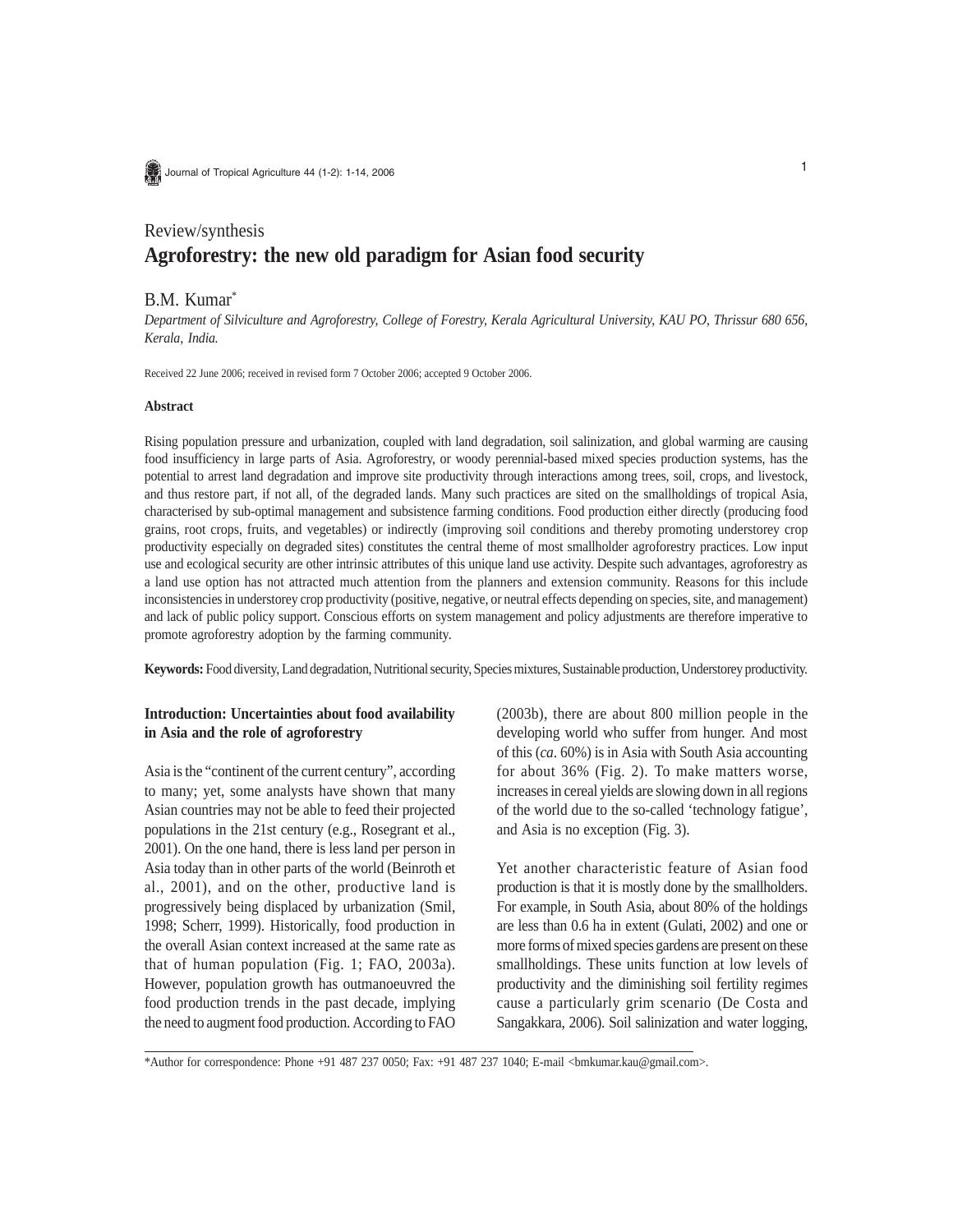

*Figure 1.* Changes in human population, food production (measured as sum of cereals, millets and root crops) and area under arable and permanent crops during the last four decades in Asia (source: FAO 2003a).

which render arable lands unproductive, also continue unabated in most parts of Asia (van Lynden and Oldeman, 1997; Scherr, 1999; Eswaran et al., 2001; Lal, 2001). Indeed, out of the world's 1900 million ha of land affected by soil degradation, the largest area (around 747 million ha) is in Asia (Oldeman, 1994). Most countries of the region also lack the capital resources to make the financial investments required to reclaim degraded lands. These, coupled with the limited ability to extend agricultural areas because of high population density, are major challenges facing the agricultural policy planners of the region. Deforestation and forest degradation are also critical parameters threatening ecosystem stability and depleting the natural resource base. FAO (2001) figures suggest that within Asia annual deforestation rates were highest in South East Asia (*ca* 2.3 million ha per year).

During the recent years, concern also has been growing among scientists and the general public about the



*Figure 2.* Relative proportion of the food insecure population in developing countries (based on FAO 2003b).



*Figure 3.* Changes in the productivity of Asian food crops during the last four decades (Source: FAO 2003a).

possible impacts of climate change on terrestrial ecosystems, especially with respect to plant growth, changes in biodiversity, and the overall effect on carbon storage in the biosphere (Rosenzweig and Hillel, 1998). The impact of global warming on food production in South Asia is particularly alarming as the predicted shifts in monsoonal rainfall patterns (Lal et al., 2001) may render large areas unproductive. Woody perennialbased production systems, such as agroforestry, have the potential to sequester large quantities of  $CO<sub>2</sub>$  and thereby partially offset the global warming process (FAO, 2004; Kumar, 2006). Many of these are sustainable production systems and despite the prevailing dogma that the subsistence farmers depend more on annual crops, the small and marginal farmers in the tropics have long been practicing agroforestry – to meet their food, fodder and fuel requirements.

Apart from ensuring food production, such systems also would enhance economic returns to the growers. Consistent with this, Rasul and Thapa (2006) in a case study of the degraded agricultural lands of Chittagong Hill Tracts (Bangladesh) reported that economic returns from agroforestry were greater than that from *jhum.* The higher cash incomes provide greater "buying power" with respect to food, especially when agriculture is not practiced, or when the crops fail. Moreover, diversified production is a form of risk avoidance, which is of special relevance in the context of the current agricultural crises that many countries in South and Southeast Asia are experiencing. The potential of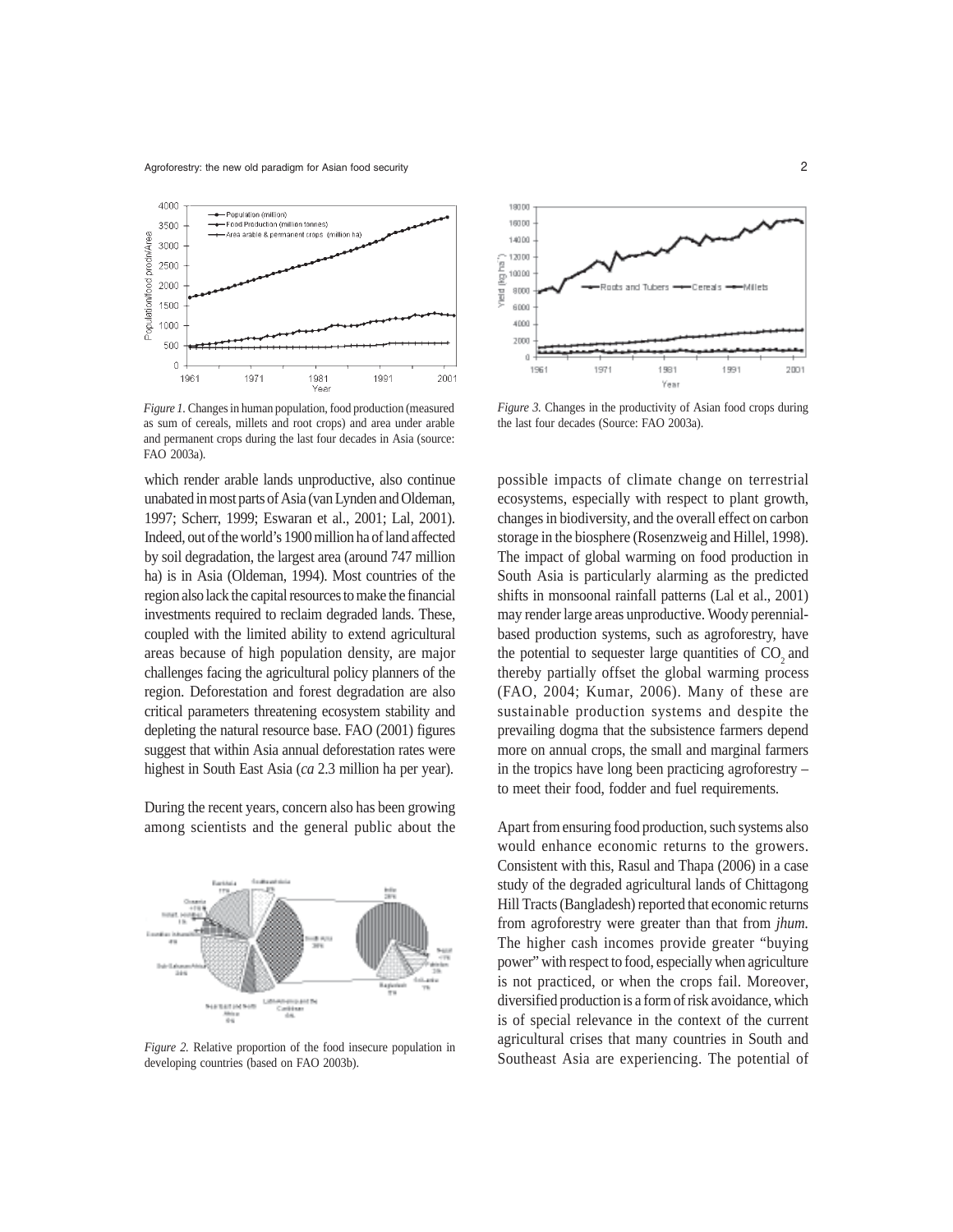agroforestry to provide alternate sources of income and employment to the rural poor also has been highligted (Balooni, 2003; Puri and Nair, 2004; Samra et al., 2005).

The diverse products (fruits, vegetables, spices etc.), which are available year-round in systems such as homegardens not only contribute to food security during the "lean" seasons but also ensure food diversity (Kumar and Nair, 2004). They are also sources of mineral nutrients for improving household nutritional security especially for 'at-risk populations' (e.g., women and children). In experimental studies, target families significantly increased year-round production and consumption of vitamin-rich fruits and vegetables compared to a control group without gardens (Shankar et al., 1998). This, in turn, alleviated deficiencies of iodine, vitamin A, and iron and made children of garden owners less prone to xerophthalmia. As little or no chemical inputs are used, the produce from agroforestry is also expected to be of superior quality.

Over the period when input usage in agriculture was promoted in Asian agriculture, agroforestry being less input intensive, was overlooked as a means of food production. The development community, in particular, was not fascinated by such mixed gardens with scattered and/or boundary planted trees. The woody perennialbased mixtures were also thought to be less productive and difficult to manage; instead, the "replicable models" of input intensive production practices became fashionable. The smallholder mixed tree-gardens in Asia thus represent a substantial unexploited potential for enhancing productivity and profitability. In this paper, an attempt is made to evaluate the potential of these woody perennial based production systems in easing food insecurity and averting environmental degradation in the developing world, with particular reference to the Asian tropics. The production increasing and decreasing functions will be specifically addressed using data from published sources. A limited amount of such data will also be presented to demonstrate certain concepts and managerial interventions that are discussed.

### **Agroforestry development in Asia**

Asia is home to many traditional agroforestry systems and practices (Nair, 1989). Historically, agroforestry development in Asia involved two distinct pathways, viz., growing food crops in the forests and establishing treecrop production systems on arable lands. Although scientific and technological developments relating to these are profoundly different, food production is a cardinal aspect of both. Just as the direct forms of production (e.g., edible fruits, nuts, grain, rhizomes and tubers, leaves, flowers, fodder, mushrooms, medicinal plants and other non-timber forest products including fuels, livestock products etc.), the indirect mechanisms that promote enhanced and/or sustained production (soil fertility improvement, soil and water conservation, hydrological benefits, microclimatic modification, etc. discussed elsewhere in this paper) are fundamental to both types. Most agroforestry systems are also complementary to other crop production enterprises, as they provide green manure, fodder, and fuel (Kumar, 2005a; Wiersum, 2006). This complementary and sustainable use of environmental resources differentiates food production through agroforestry from that through intensive arable cropping and makes agroforestry particularly attractive. Socioeconomic evaluations, albeit few, also have established agroforestry as a profitable land use option (e.g., Mohan et al., 2006; Lindara et al., 2006).

## *Myriad of agroforestry systems and practices*

Prominent examples of Asian agroforestry include systems of historical significance such as shifting cultivation and the *taungya*, besides plantation cropfood/forage crop combinations (Fig. 4a, e; Nair, 1983), tropical homegardens (Fig. 4c; Kumar and Nair, 2006), jackfruit tree (*Artocarpus heterophyllus*) and palmbased food production systems (Nair, 1989), integrated agriculture-aquaculture systems (e.g., agrosilvofishery systems; Fig. 4b,d,f), spice-based agroforestry (Kumar et al., 1995; Lindara et al., 2006), smallholder livestock production systems, parkland agroforestry systems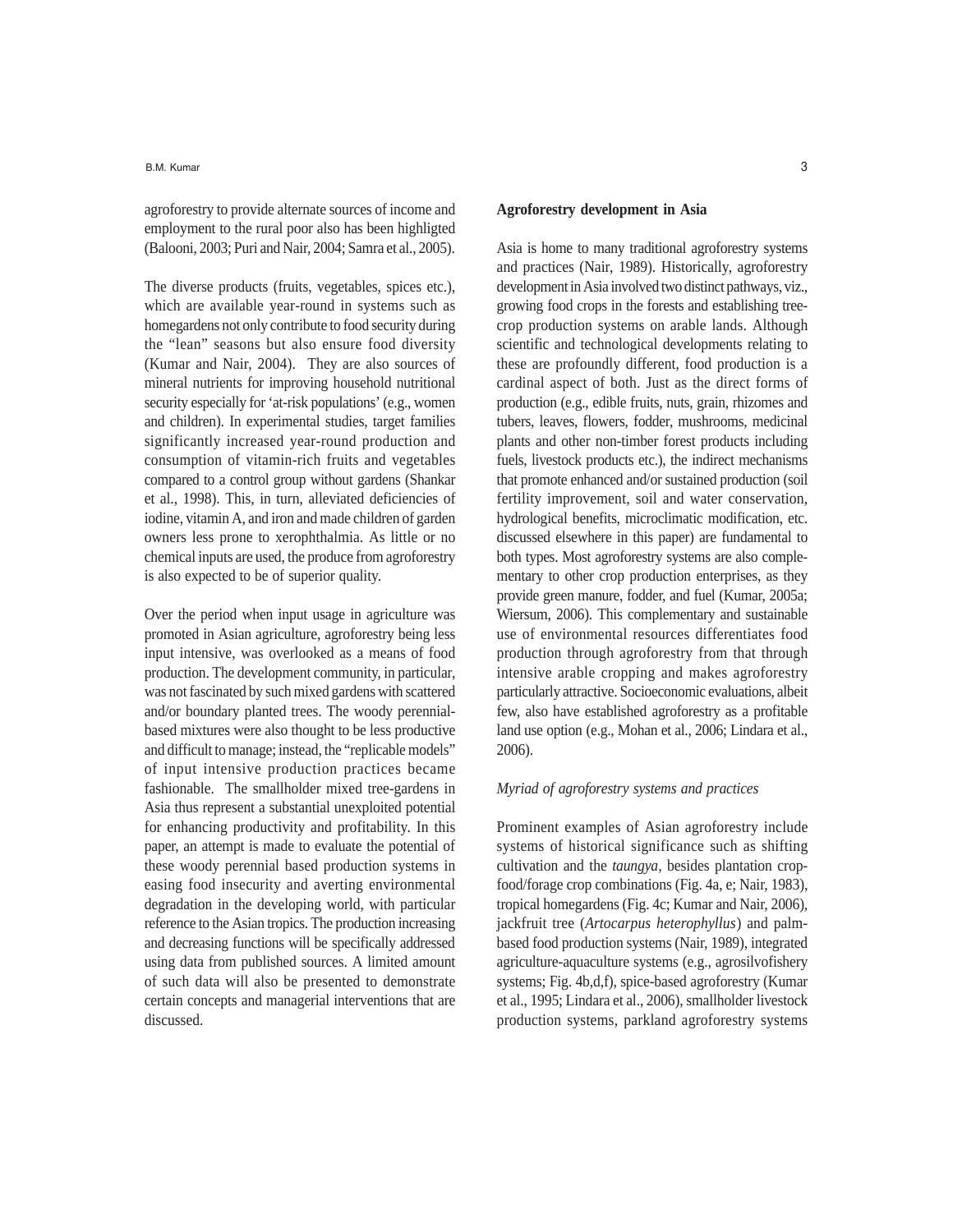

*Figure 4.* Agroforestry systems for food production (a) Fodder crops (*Panicum maxima*) in a coconut (*Cocos nucifera*) garden, Kerala, India, (b) Integrated agriculture [coconut-areca palms (*Areca catechu*)-*Coffea* spp.]–aquaculture system in Palakkad district, Kerala, India, (c) a Kerala homegarden with many economically important species around the house such as black pepper (*Piper nigrum*), areca palm, papaya (*Carica papaya*), *Musa* spp. and the like, (d) Poplar (*Populus deltoides*)–rape (*Brassica* spp.)–wheat (*Triticum* spp.)–fish production systems in Nanjing province, China (Photo: Tang Luozhong), (e) systematic planting of coconut trees (foreground) and mixtures of coconut palms, *Mangifera indica* and *Hibiscus tilaceus* in the rear (Malo Island, Vanuatu, Melanesia; Photo: N. Lamanda), and (f) traditional aquaculture systems in Ernakulam district, Kerala, India.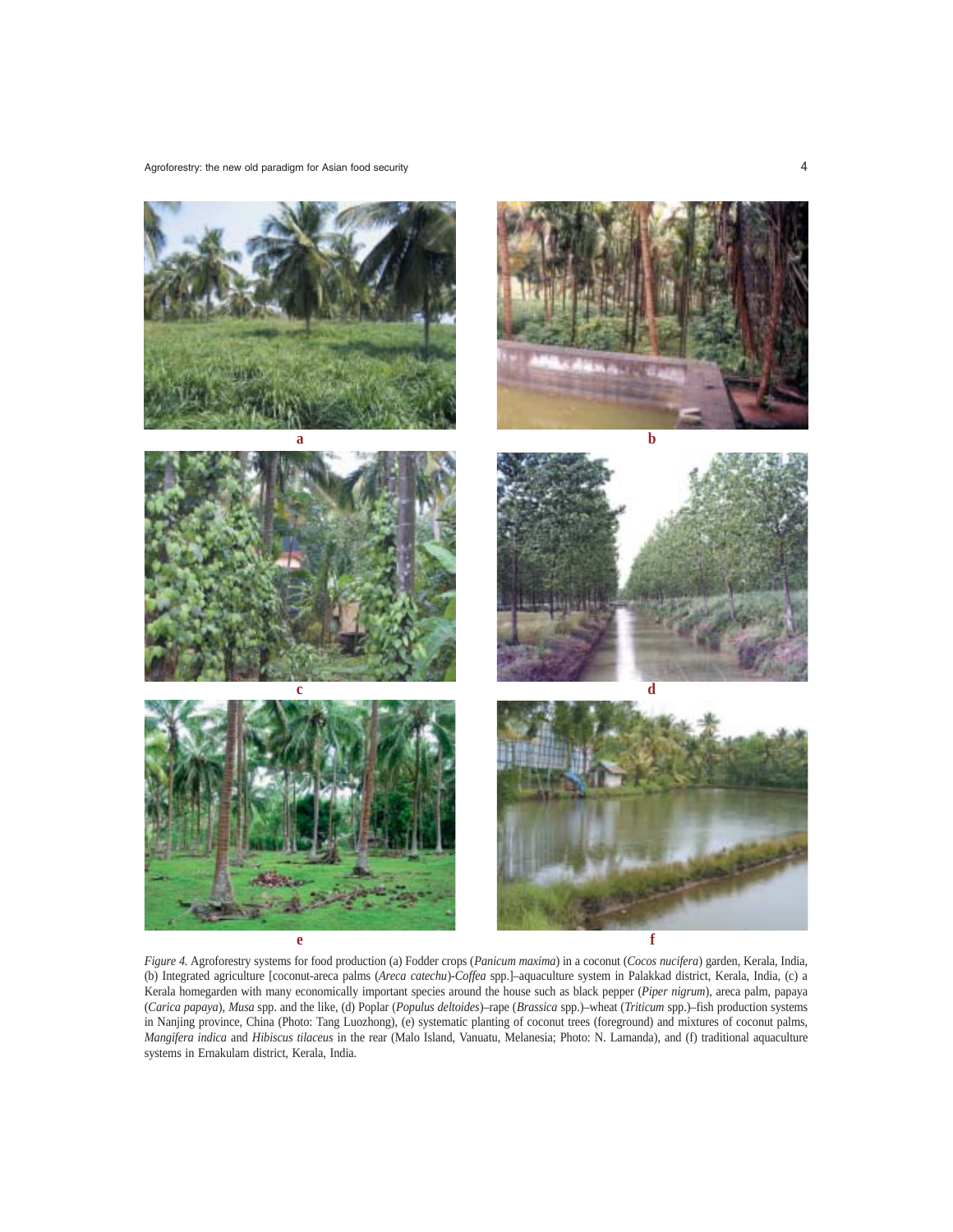(e.g., *Prosopis cineraria*-based food production systems in the Indian arid and semiarid regions; Shankarnarayan et al., 1987), as well as grass (*Cenchrus* sp.)+legume (*Stylosanthes* sp.) associations with trees (Sharma et al., 1996; Pathak, 2002) and integrated rice (*Oryza sativa*)+*Acacia nilotica* systems (Viswanath et al., 2000).

Intercropping food crops with palms (*Cocos nucifera*, *Phoenix sylvestris*, *Borasus flabellifer)*, jackfruit tree, *Acacia nilotica*, *Dalbergia sissoo, Paulownia* spp., *Ziziphus jujuba*, willow (*Salix* sp.), false indigo (*Amorpha fruticosa)*, white mulberry (*Morus alba*), *Aleurites fordii, Sapium sebiferum, Juglans regia, Castanea bungeana, Camellia oleifera,* tea (*Camellia sinensis*)*,*rubber (*Hevea brasiliensis*)*, Diospyros kaki*, *Baccaurea sapida, Fraxinus chinensis,* etc. (Nair, 1989; Zhaohua et al., 1991; Tejwani, 1994), growing edible fungi (*Auricularia, Tremella, Dictyophora indusiata, Lentinus edodes,* and *Pleurotus ostreatus*) and the traditional Chinese medicinal plants (*Panax ginseng*, *Coptis chinensis* var. *brevisepala, Amomum villosum,* and *Gastrodia elata*) in bamboo forests, and intercropping rubber with tea, or rubber and camphor trees (*Cinnamomum camphora*) with tea, and fodder crops with *Elaeagnus angustifolia, Lycium furcomanicum, Populus sp., Hippophae rhamnoides* and *Astragalus adsurgens* and *Medicago* sp. (Zhaohua et al., 1991) are also popular in one or more regions of Asia.

There are many more examples of land use activities that either integrate trees at the landscape or plot level with other life forms, a full coverage of which is beyond the scope of the present article. As mentioned earlier, these traditional land-use practices were neglected when organized research endeavours in agriculture and forestry developed along strict disciplinary lines (Puri and Nair, 2004). Consequently, even area estimates of many agroforestry practices are either not available, or the available information is barely complete (Nair and Kumar, 2006). Likewise, system management of mixed tree-herbaceous crop production system is an unresolved issue (e.g., homegardens; see Kumar and Nair, 2004). Despite the considerable advances made in the agronomic

arena, the picture concerning productivity of field crops in the subcanopy of trees is particularly hazy.

#### **Productivity of tree-herbaceous crop mixtures**

In an effort to provide a comparative account on the performance of food, fodder and beverage crops, 14 research papers reporting rigorous scientific data on arable crop productivity in agroforestry combinations and monospecific systems from South and Southeast Asia were compiled (Table 1). It involved 48 disparate combinations of 23 understorey crops and 21 woody perennials. These 14 experimental studies, however, do not reflect the full spectrum of agroforestry practices across the region and Table 1 is only an attempt to compare systems on which comparative data are available. The results, therefore, can be generalized only within the limits of the data presented.

Although many studies have reported mixed species production (involving different trees, field crops, and/or their management), in certain cases the data reported in the literature could not be included in the comparative analysis. This is because some authors have reported crop yields on per plant basis with considerable variations between plants of different rows around the trees, making it difficult to arrive at "area-based productivity estimates". Yet another problem encountered in this respect is the profound inter-annual variations in crop productivity, which were not reconciled by appropriate multivariate data analysis techniques. Some trials lacked proper treeless control plots in the experimental design; and in a few cases where such control plots were included, due to constraints in the plot layout plan, statistical comparisons were impossible. Variations in the population of intercrops (compared to sole crops) owing to the presence of tree components in the system is a potential confounding factor in this respect. This calls for further and more careful field experimentation on aspects relating to the productivity of field crops in tree-crop combinations, besides the need for having more refined statistical approaches (see Moser et al., 1990) so that cause-effect perspectives on mixed species production could be deduced.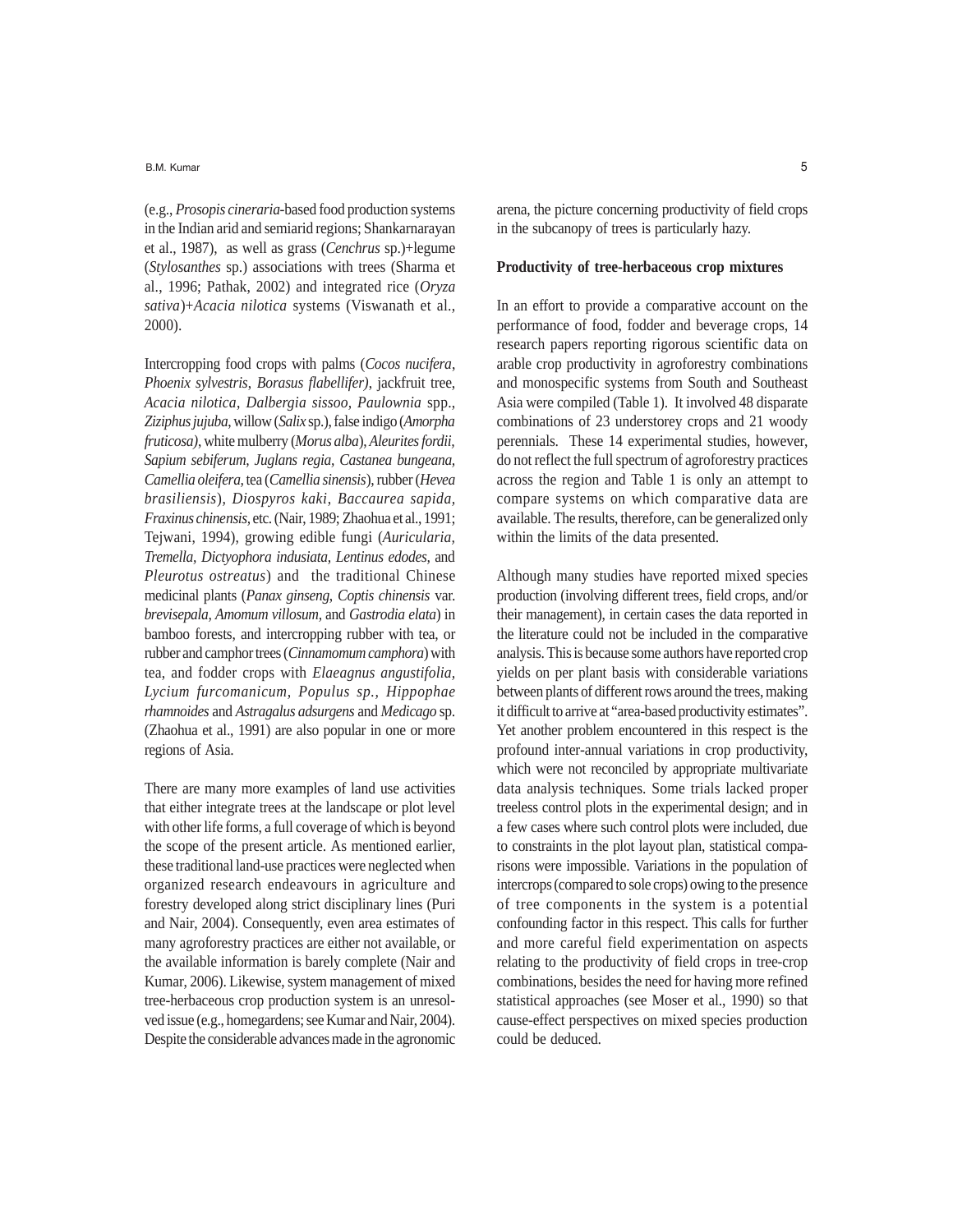*Table 1.* Case studies representing the productivity of food, beverage, and medicinal plants in agroforestry systems and practices from South and Southeast Asia.

| 60 to 75% of<br>Nair (1983)<br>$\boldsymbol{0}$<br>Coconut (Cocos nucifera)+ intercrops<br>cassava (Manihot esculenta)<br>(occupying 70 to 75% of the net area)<br>$\boldsymbol{0}$<br>elephant foot yam<br>open area yield<br>in Kerala, India (inter crop yield)<br>(Amorphophalus companulatus)<br>$\boldsymbol{0}$<br>sweet potato ( <i>Ipomoea batatas</i> )<br>$\overline{0}$<br>greater yam (Dioscorea alata)<br>$\boldsymbol{0}$<br>lesser yam (Dioscorea esculenta)<br>$\boldsymbol{0}$<br>Chinese potato (Coleus parviflorus)<br>$\overline{0}$<br>ginger (Zingiber officinale)<br>$\overline{0}$<br>turmeric (Curcuma longa)<br>Cenchrus ciliaris +trees planted at<br>5580<br><i>Acacia tortilis-silvopastoralism in</i><br>Shankarnarayan<br>$^{+}$<br>Rajasthan, India (fodder yield)<br>$10 \times 10$ m spacing<br>et al. (1987)<br>Cenchrus ciliaris +trees planted at<br>5290<br>$^{+}$<br>5 x 10 m spacing<br>Cenchrus ciliaris alone<br>4600<br>Suresh and Rao<br>Sorghum-nitrogen fixing tree mixtures<br>Sole crop<br>1154<br>$1013*$<br>in semiarid central India (grain yield;<br>Faidherbia albida<br>(1999)<br>890*<br>tree age = $8$ years)<br>Acaica ferruginea<br>$720*$<br>Albizia lebbeck<br>$\overline{\phantom{0}}$<br>2000<br>Viswanath<br>Acacia nilotica + rice, Chattisgarh,<br>year 1<br>$\ddot{}$<br>India (rice grain yield)<br>year 10<br>3400<br>et al. (2000)<br>Subsistence farming systems in the<br>Agrofo<br>restry <sup>1</sup><br>5686 <sup>a</sup><br>Neupane and<br>uplands:<br> | Systems/practices and parameters<br>evaluated | System description                            | Productivity<br>$(kg ha-1)$ | Source | Effects on<br>productivity |
|-------------------------------------------------------------------------------------------------------------------------------------------------------------------------------------------------------------------------------------------------------------------------------------------------------------------------------------------------------------------------------------------------------------------------------------------------------------------------------------------------------------------------------------------------------------------------------------------------------------------------------------------------------------------------------------------------------------------------------------------------------------------------------------------------------------------------------------------------------------------------------------------------------------------------------------------------------------------------------------------------------------------------------------------------------------------------------------------------------------------------------------------------------------------------------------------------------------------------------------------------------------------------------------------------------------------------------------------------------------------------------------------------------------------------------------------------------------------------------------------------------------------------------------|-----------------------------------------------|-----------------------------------------------|-----------------------------|--------|----------------------------|
|                                                                                                                                                                                                                                                                                                                                                                                                                                                                                                                                                                                                                                                                                                                                                                                                                                                                                                                                                                                                                                                                                                                                                                                                                                                                                                                                                                                                                                                                                                                                     |                                               |                                               |                             |        |                            |
|                                                                                                                                                                                                                                                                                                                                                                                                                                                                                                                                                                                                                                                                                                                                                                                                                                                                                                                                                                                                                                                                                                                                                                                                                                                                                                                                                                                                                                                                                                                                     |                                               |                                               |                             |        |                            |
|                                                                                                                                                                                                                                                                                                                                                                                                                                                                                                                                                                                                                                                                                                                                                                                                                                                                                                                                                                                                                                                                                                                                                                                                                                                                                                                                                                                                                                                                                                                                     |                                               |                                               |                             |        |                            |
|                                                                                                                                                                                                                                                                                                                                                                                                                                                                                                                                                                                                                                                                                                                                                                                                                                                                                                                                                                                                                                                                                                                                                                                                                                                                                                                                                                                                                                                                                                                                     |                                               |                                               |                             |        |                            |
|                                                                                                                                                                                                                                                                                                                                                                                                                                                                                                                                                                                                                                                                                                                                                                                                                                                                                                                                                                                                                                                                                                                                                                                                                                                                                                                                                                                                                                                                                                                                     |                                               |                                               |                             |        |                            |
|                                                                                                                                                                                                                                                                                                                                                                                                                                                                                                                                                                                                                                                                                                                                                                                                                                                                                                                                                                                                                                                                                                                                                                                                                                                                                                                                                                                                                                                                                                                                     |                                               |                                               |                             |        |                            |
|                                                                                                                                                                                                                                                                                                                                                                                                                                                                                                                                                                                                                                                                                                                                                                                                                                                                                                                                                                                                                                                                                                                                                                                                                                                                                                                                                                                                                                                                                                                                     |                                               |                                               |                             |        |                            |
|                                                                                                                                                                                                                                                                                                                                                                                                                                                                                                                                                                                                                                                                                                                                                                                                                                                                                                                                                                                                                                                                                                                                                                                                                                                                                                                                                                                                                                                                                                                                     |                                               |                                               |                             |        |                            |
|                                                                                                                                                                                                                                                                                                                                                                                                                                                                                                                                                                                                                                                                                                                                                                                                                                                                                                                                                                                                                                                                                                                                                                                                                                                                                                                                                                                                                                                                                                                                     |                                               |                                               |                             |        |                            |
|                                                                                                                                                                                                                                                                                                                                                                                                                                                                                                                                                                                                                                                                                                                                                                                                                                                                                                                                                                                                                                                                                                                                                                                                                                                                                                                                                                                                                                                                                                                                     |                                               |                                               |                             |        |                            |
|                                                                                                                                                                                                                                                                                                                                                                                                                                                                                                                                                                                                                                                                                                                                                                                                                                                                                                                                                                                                                                                                                                                                                                                                                                                                                                                                                                                                                                                                                                                                     |                                               |                                               |                             |        |                            |
|                                                                                                                                                                                                                                                                                                                                                                                                                                                                                                                                                                                                                                                                                                                                                                                                                                                                                                                                                                                                                                                                                                                                                                                                                                                                                                                                                                                                                                                                                                                                     |                                               |                                               |                             |        |                            |
|                                                                                                                                                                                                                                                                                                                                                                                                                                                                                                                                                                                                                                                                                                                                                                                                                                                                                                                                                                                                                                                                                                                                                                                                                                                                                                                                                                                                                                                                                                                                     |                                               |                                               |                             |        |                            |
|                                                                                                                                                                                                                                                                                                                                                                                                                                                                                                                                                                                                                                                                                                                                                                                                                                                                                                                                                                                                                                                                                                                                                                                                                                                                                                                                                                                                                                                                                                                                     |                                               |                                               |                             |        |                            |
|                                                                                                                                                                                                                                                                                                                                                                                                                                                                                                                                                                                                                                                                                                                                                                                                                                                                                                                                                                                                                                                                                                                                                                                                                                                                                                                                                                                                                                                                                                                                     |                                               |                                               |                             |        |                            |
|                                                                                                                                                                                                                                                                                                                                                                                                                                                                                                                                                                                                                                                                                                                                                                                                                                                                                                                                                                                                                                                                                                                                                                                                                                                                                                                                                                                                                                                                                                                                     |                                               |                                               |                             |        |                            |
|                                                                                                                                                                                                                                                                                                                                                                                                                                                                                                                                                                                                                                                                                                                                                                                                                                                                                                                                                                                                                                                                                                                                                                                                                                                                                                                                                                                                                                                                                                                                     |                                               |                                               |                             |        |                            |
|                                                                                                                                                                                                                                                                                                                                                                                                                                                                                                                                                                                                                                                                                                                                                                                                                                                                                                                                                                                                                                                                                                                                                                                                                                                                                                                                                                                                                                                                                                                                     |                                               |                                               |                             |        |                            |
|                                                                                                                                                                                                                                                                                                                                                                                                                                                                                                                                                                                                                                                                                                                                                                                                                                                                                                                                                                                                                                                                                                                                                                                                                                                                                                                                                                                                                                                                                                                                     |                                               |                                               |                             |        |                            |
|                                                                                                                                                                                                                                                                                                                                                                                                                                                                                                                                                                                                                                                                                                                                                                                                                                                                                                                                                                                                                                                                                                                                                                                                                                                                                                                                                                                                                                                                                                                                     |                                               |                                               |                             |        |                            |
|                                                                                                                                                                                                                                                                                                                                                                                                                                                                                                                                                                                                                                                                                                                                                                                                                                                                                                                                                                                                                                                                                                                                                                                                                                                                                                                                                                                                                                                                                                                                     |                                               |                                               |                             |        |                            |
|                                                                                                                                                                                                                                                                                                                                                                                                                                                                                                                                                                                                                                                                                                                                                                                                                                                                                                                                                                                                                                                                                                                                                                                                                                                                                                                                                                                                                                                                                                                                     |                                               |                                               |                             |        |                            |
|                                                                                                                                                                                                                                                                                                                                                                                                                                                                                                                                                                                                                                                                                                                                                                                                                                                                                                                                                                                                                                                                                                                                                                                                                                                                                                                                                                                                                                                                                                                                     |                                               |                                               |                             |        |                            |
|                                                                                                                                                                                                                                                                                                                                                                                                                                                                                                                                                                                                                                                                                                                                                                                                                                                                                                                                                                                                                                                                                                                                                                                                                                                                                                                                                                                                                                                                                                                                     |                                               |                                               |                             |        |                            |
|                                                                                                                                                                                                                                                                                                                                                                                                                                                                                                                                                                                                                                                                                                                                                                                                                                                                                                                                                                                                                                                                                                                                                                                                                                                                                                                                                                                                                                                                                                                                     |                                               |                                               |                             |        |                            |
|                                                                                                                                                                                                                                                                                                                                                                                                                                                                                                                                                                                                                                                                                                                                                                                                                                                                                                                                                                                                                                                                                                                                                                                                                                                                                                                                                                                                                                                                                                                                     |                                               |                                               |                             |        |                            |
|                                                                                                                                                                                                                                                                                                                                                                                                                                                                                                                                                                                                                                                                                                                                                                                                                                                                                                                                                                                                                                                                                                                                                                                                                                                                                                                                                                                                                                                                                                                                     |                                               |                                               |                             |        |                            |
|                                                                                                                                                                                                                                                                                                                                                                                                                                                                                                                                                                                                                                                                                                                                                                                                                                                                                                                                                                                                                                                                                                                                                                                                                                                                                                                                                                                                                                                                                                                                     |                                               |                                               |                             |        |                            |
|                                                                                                                                                                                                                                                                                                                                                                                                                                                                                                                                                                                                                                                                                                                                                                                                                                                                                                                                                                                                                                                                                                                                                                                                                                                                                                                                                                                                                                                                                                                                     |                                               |                                               |                             |        |                            |
|                                                                                                                                                                                                                                                                                                                                                                                                                                                                                                                                                                                                                                                                                                                                                                                                                                                                                                                                                                                                                                                                                                                                                                                                                                                                                                                                                                                                                                                                                                                                     |                                               |                                               |                             |        |                            |
|                                                                                                                                                                                                                                                                                                                                                                                                                                                                                                                                                                                                                                                                                                                                                                                                                                                                                                                                                                                                                                                                                                                                                                                                                                                                                                                                                                                                                                                                                                                                     |                                               |                                               |                             |        |                            |
|                                                                                                                                                                                                                                                                                                                                                                                                                                                                                                                                                                                                                                                                                                                                                                                                                                                                                                                                                                                                                                                                                                                                                                                                                                                                                                                                                                                                                                                                                                                                     |                                               |                                               |                             |        |                            |
|                                                                                                                                                                                                                                                                                                                                                                                                                                                                                                                                                                                                                                                                                                                                                                                                                                                                                                                                                                                                                                                                                                                                                                                                                                                                                                                                                                                                                                                                                                                                     |                                               |                                               |                             |        |                            |
|                                                                                                                                                                                                                                                                                                                                                                                                                                                                                                                                                                                                                                                                                                                                                                                                                                                                                                                                                                                                                                                                                                                                                                                                                                                                                                                                                                                                                                                                                                                                     |                                               |                                               |                             |        |                            |
|                                                                                                                                                                                                                                                                                                                                                                                                                                                                                                                                                                                                                                                                                                                                                                                                                                                                                                                                                                                                                                                                                                                                                                                                                                                                                                                                                                                                                                                                                                                                     |                                               |                                               |                             |        |                            |
|                                                                                                                                                                                                                                                                                                                                                                                                                                                                                                                                                                                                                                                                                                                                                                                                                                                                                                                                                                                                                                                                                                                                                                                                                                                                                                                                                                                                                                                                                                                                     |                                               |                                               |                             |        |                            |
|                                                                                                                                                                                                                                                                                                                                                                                                                                                                                                                                                                                                                                                                                                                                                                                                                                                                                                                                                                                                                                                                                                                                                                                                                                                                                                                                                                                                                                                                                                                                     |                                               |                                               |                             |        |                            |
|                                                                                                                                                                                                                                                                                                                                                                                                                                                                                                                                                                                                                                                                                                                                                                                                                                                                                                                                                                                                                                                                                                                                                                                                                                                                                                                                                                                                                                                                                                                                     |                                               |                                               |                             |        |                            |
|                                                                                                                                                                                                                                                                                                                                                                                                                                                                                                                                                                                                                                                                                                                                                                                                                                                                                                                                                                                                                                                                                                                                                                                                                                                                                                                                                                                                                                                                                                                                     |                                               |                                               |                             |        |                            |
|                                                                                                                                                                                                                                                                                                                                                                                                                                                                                                                                                                                                                                                                                                                                                                                                                                                                                                                                                                                                                                                                                                                                                                                                                                                                                                                                                                                                                                                                                                                                     |                                               |                                               |                             |        |                            |
|                                                                                                                                                                                                                                                                                                                                                                                                                                                                                                                                                                                                                                                                                                                                                                                                                                                                                                                                                                                                                                                                                                                                                                                                                                                                                                                                                                                                                                                                                                                                     |                                               |                                               |                             |        |                            |
|                                                                                                                                                                                                                                                                                                                                                                                                                                                                                                                                                                                                                                                                                                                                                                                                                                                                                                                                                                                                                                                                                                                                                                                                                                                                                                                                                                                                                                                                                                                                     |                                               |                                               |                             |        |                            |
|                                                                                                                                                                                                                                                                                                                                                                                                                                                                                                                                                                                                                                                                                                                                                                                                                                                                                                                                                                                                                                                                                                                                                                                                                                                                                                                                                                                                                                                                                                                                     |                                               |                                               |                             |        |                            |
|                                                                                                                                                                                                                                                                                                                                                                                                                                                                                                                                                                                                                                                                                                                                                                                                                                                                                                                                                                                                                                                                                                                                                                                                                                                                                                                                                                                                                                                                                                                                     |                                               |                                               |                             |        |                            |
|                                                                                                                                                                                                                                                                                                                                                                                                                                                                                                                                                                                                                                                                                                                                                                                                                                                                                                                                                                                                                                                                                                                                                                                                                                                                                                                                                                                                                                                                                                                                     |                                               | Ailanthus density 1111 trees ha <sup>-1</sup> | $4000^{\circ}$              |        | $\ddot{}$                  |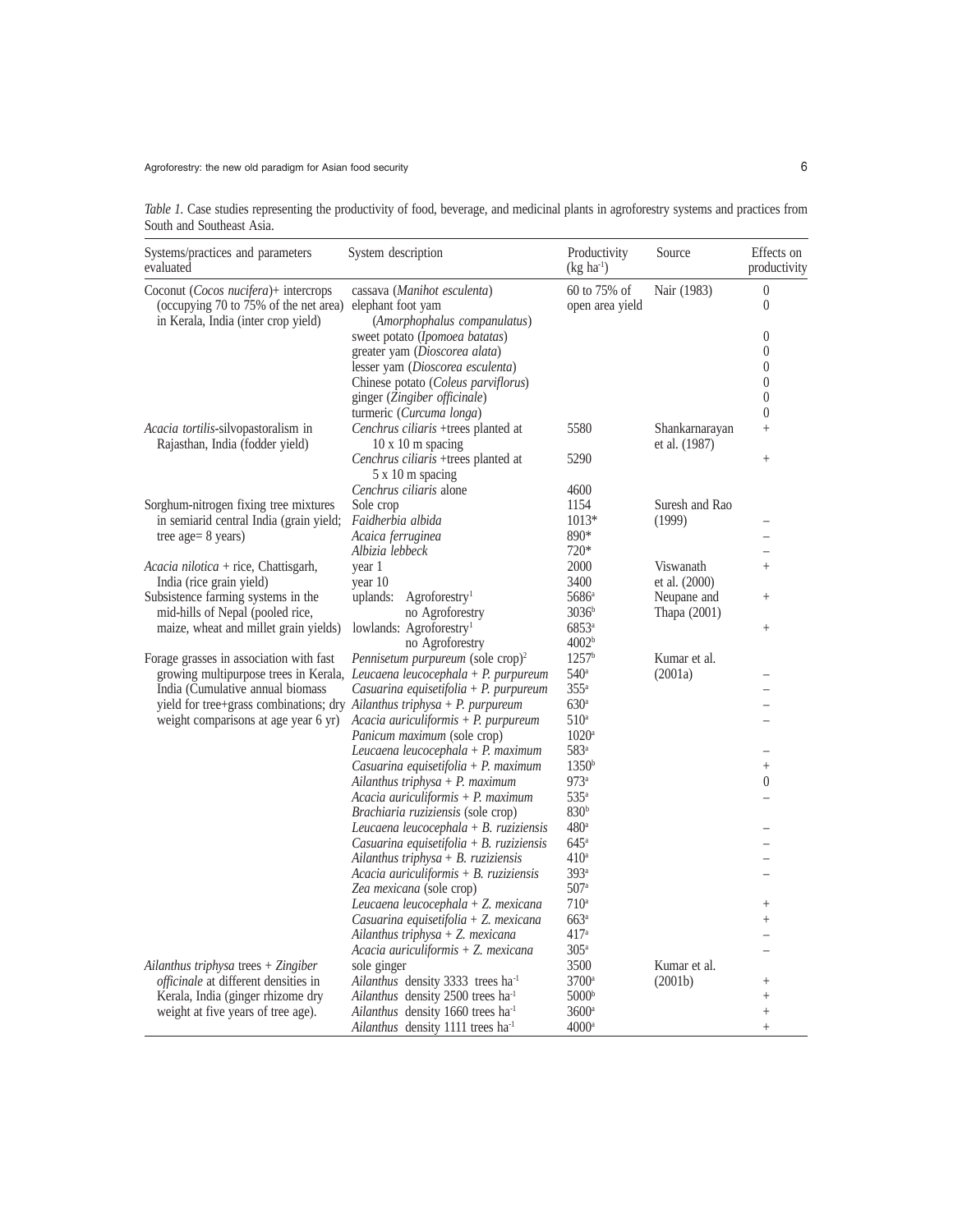#### B.M. Kumar 7 7 American control of the state of the state of the state of the state of the state of the state of the state of the state of the state of the state of the state of the state of the state of the state of the s

| <i>Morus alba-Phaseolus mungo production</i>       | Open                                                                                                                                                                                                                                                                                        |                                                                   | 435               | Thakur and               |                |
|----------------------------------------------------|---------------------------------------------------------------------------------------------------------------------------------------------------------------------------------------------------------------------------------------------------------------------------------------------|-------------------------------------------------------------------|-------------------|--------------------------|----------------|
| in subtropical India (grain yield; 5 year          | no crown removal                                                                                                                                                                                                                                                                            |                                                                   | $251*$            | Singh (2002)             |                |
| old trees spaced at 5 x 8 m)                       | 25% crown removal                                                                                                                                                                                                                                                                           |                                                                   | 299*              |                          |                |
|                                                    | 50% crown removal                                                                                                                                                                                                                                                                           |                                                                   | $337*$            |                          |                |
|                                                    | 75% crown removal                                                                                                                                                                                                                                                                           |                                                                   | 354*              |                          |                |
| Alley cropping (upland rice with                   | control (no inputs)                                                                                                                                                                                                                                                                         |                                                                   | 90 to 830         | MacLean et al.           |                |
| Gliricidia sepium and Cassia                       | mulched (10 Mg ha <sup>-1</sup>                                                                                                                                                                                                                                                             |                                                                   |                   | (2003)                   |                |
| spectabilis), northern Mindanao,                   | of C. spectabilis fresh materials)                                                                                                                                                                                                                                                          |                                                                   | 310 to 1040       |                          |                |
| Philippines <sup>3</sup> (upland rice grain yield) | incorporation of 10 Mg ha <sup>-1</sup> of                                                                                                                                                                                                                                                  |                                                                   | 910 to 1510       |                          | $\ddot{}$      |
|                                                    | G. sepium fresh materials                                                                                                                                                                                                                                                                   |                                                                   |                   |                          |                |
|                                                    |                                                                                                                                                                                                                                                                                             | incorporation of 10 Mg ha <sup>-1</sup> G. sepium<br>1270 to 1480 |                   |                          | $\ddot{}$      |
|                                                    | fresh materials + mulching                                                                                                                                                                                                                                                                  |                                                                   |                   |                          |                |
|                                                    | (5 Mg ha <sup>-1</sup> G. sepium green manure                                                                                                                                                                                                                                               |                                                                   |                   |                          |                |
|                                                    | $+5$ Mg ha <sup>-1</sup> of <i>C. spectabilis</i> mulch)                                                                                                                                                                                                                                    |                                                                   |                   |                          |                |
|                                                    | farmer's practice + hedgerows                                                                                                                                                                                                                                                               |                                                                   | 230 to 1150       |                          |                |
| Poplar ( <i>Populus deltoides</i> ) - soybean      | sole crop                                                                                                                                                                                                                                                                                   |                                                                   | 1450              | Mishra et al. $(2004)$ – |                |
| (Glycine max) agrisilviculture systems             | mixed with poplar at $4 \times 5$ m spacing                                                                                                                                                                                                                                                 |                                                                   |                   |                          |                |
| in Chattisgarh, India (grain yield)                | (year 6)                                                                                                                                                                                                                                                                                    |                                                                   | 970 to 1420*      |                          |                |
| Agrisilviculture involving rice                    | sole crop                                                                                                                                                                                                                                                                                   |                                                                   | 4900              | Thaware et al. (2004)    |                |
| (Oryza sativa) and fast growing                    | Casuarina equisetifolia (year 6) 5 x 2 m                                                                                                                                                                                                                                                    |                                                                   | 3300*             |                          |                |
| multipurpose trees planted at different            |                                                                                                                                                                                                                                                                                             | $10 \times 2$ m                                                   | 3500*             |                          |                |
| spacing in Konkan region,                          |                                                                                                                                                                                                                                                                                             | $15 \times 2$ m                                                   | 4000*             |                          |                |
| Maharashtra, India (grain yield)                   | Acacia auriculiformis (year 6) 5 x 2 m<br>$10 \times 2$ m                                                                                                                                                                                                                                   |                                                                   | 3600*             |                          |                |
|                                                    |                                                                                                                                                                                                                                                                                             |                                                                   | 3900*             |                          |                |
|                                                    |                                                                                                                                                                                                                                                                                             | 15 x 2 m                                                          | 4200*             |                          |                |
|                                                    |                                                                                                                                                                                                                                                                                             |                                                                   | 1054              |                          |                |
| Poplar-mungbean ( <i>Vigna radiata</i> )           | sole crop<br>in association with 6 year-old trees                                                                                                                                                                                                                                           |                                                                   |                   | Pandey and Tewari        |                |
| agroforestry system in Uttaranchal,                |                                                                                                                                                                                                                                                                                             |                                                                   | 864*              | (2004)                   |                |
| India (grain yield)                                |                                                                                                                                                                                                                                                                                             |                                                                   |                   |                          |                |
|                                                    | Kaempferia galanga in multistrata<br>no over canopy<br>systems involving Cocos nucifera,<br>single strata (coconut canopy; palms at<br>Vateria indica, Ailanthus triphysa or<br>$7.5 \times 7.5$ m spacing)<br>Grevillea robusta in Kerala, India<br>multistrata (coconut+one row of multi- |                                                                   | 1619 <sup>a</sup> | Kumar et al. (2005)      |                |
|                                                    |                                                                                                                                                                                                                                                                                             |                                                                   | 1696 <sup>a</sup> |                          | $\theta$       |
|                                                    |                                                                                                                                                                                                                                                                                             |                                                                   |                   |                          |                |
|                                                    |                                                                                                                                                                                                                                                                                             |                                                                   | 1477 <sup>a</sup> |                          | $\theta$       |
| (dry weight of rhizomes) <sup>4</sup> when         | purpose trees in the middle of two rows                                                                                                                                                                                                                                                     |                                                                   |                   |                          |                |
| coconut palms were 17 years and                    | of coconut in both directions)                                                                                                                                                                                                                                                              |                                                                   |                   |                          |                |
| dicot trees three-year-old)                        | multistrata (coconut+two rows of<br>multipurpose trees in the middle of two                                                                                                                                                                                                                 |                                                                   | 1641 <sup>a</sup> |                          | $\overline{0}$ |
|                                                    |                                                                                                                                                                                                                                                                                             |                                                                   |                   |                          |                |
|                                                    | rows of coconut in one direction only)                                                                                                                                                                                                                                                      |                                                                   |                   |                          |                |
| Tea ( <i>Camellia sinensis</i> )-hedgerow system   | control                                                                                                                                                                                                                                                                                     |                                                                   | 7404              | De Costa and             |                |
| in the sloping lands of Sri Lanka                  | Calliandra calothyrsus                                                                                                                                                                                                                                                                      | Mulched                                                           | 5540*             | Surenthran (2005)        |                |
| (made tea yield for 36 months)                     |                                                                                                                                                                                                                                                                                             | Unmulched                                                         | 4949*             |                          |                |
|                                                    | Senna spectabilis                                                                                                                                                                                                                                                                           | Mulched                                                           | 5178*             |                          |                |
|                                                    |                                                                                                                                                                                                                                                                                             | Unmulched                                                         | 4681*             |                          | -              |
|                                                    | Euphatorium innulifolium Mulched                                                                                                                                                                                                                                                            |                                                                   | 9092*             |                          | $\ddot{}$      |
|                                                    |                                                                                                                                                                                                                                                                                             | Unmulched                                                         | 7576              |                          | $^{+}$         |
|                                                    | Flemingia congesta                                                                                                                                                                                                                                                                          | Mulched                                                           | 5764*             |                          |                |
|                                                    |                                                                                                                                                                                                                                                                                             | Unmulched                                                         | 5113*             |                          | $\overline{a}$ |
|                                                    | Gliricidia sepium                                                                                                                                                                                                                                                                           | Mulched                                                           | 5290*             |                          |                |
|                                                    |                                                                                                                                                                                                                                                                                             | Unmulched                                                         | 4482*             |                          |                |
|                                                    | Tithonia diversifolia                                                                                                                                                                                                                                                                       | Mulched                                                           | 5096*             |                          |                |
|                                                    |                                                                                                                                                                                                                                                                                             | Unmulched                                                         | 4432*             |                          |                |

\* significant at 0.05 level compared to the control. Values with the same superscripts under a source category do not differ significantly.<br><sup>1</sup>Agroforestry with exotic fodder and grass species such as Leucaena leucocepaha, spp and *Stylosanthes guianensis*.

2 difference between tree-grass combinations and year after planting were significant (*p*<0.01).

<sup>3</sup>The range of values represents grain yield at two sites over two consecutive years for which the treatment differences were statistically significant (p<0.01).<br><sup>4</sup>differences not statistically significant. '+' indicates to sole crops, farmer's practices, wherever relevant).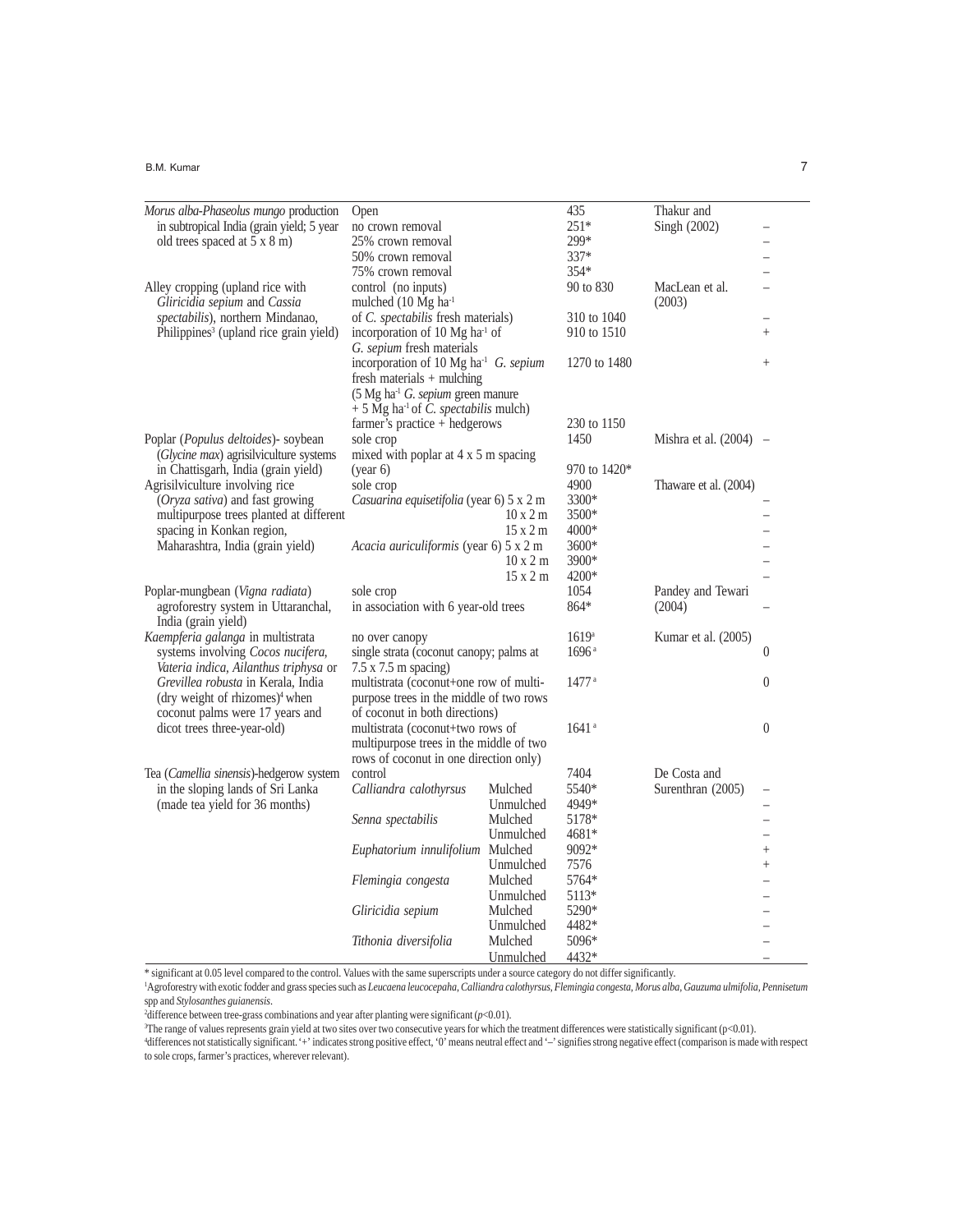Agroforestry: the new old paradigm for Asian food security **8** 8

A comparison of the data in Table 1, nevertheless, indicates that crops such as upland rice, ginger (*Zingiber officinale*), and *Kaempferia galanga* showed higher productivity in certain agroforestry combinations (over sole crops), while fodder plants and many other grain crops showed relatively lower yields. That is, of the 67 cases (48 species combinations, some in more than one management situations), 16 showed positive effects, 12 depicted neutral effects, and another 39 illustrated negative trends. The relative superiority is probably dependent on species/circumstances, and is not amenable to sweeping generalizations; i.e., the effect may be positive, negative, or neutral. A further discrimination of the dataset (Table 1) and other similar studies, however, reveals that yield reductions occur when shade intolerant crops [e.g., many fodder species, cereals, legumes such as soybean (*Glycine max*)] are grown in association with tree species especially after canopy closure (note the large number of combinations in Table 1 exhibiting production decreases).

#### *Competitive interactions*

Asymmetric competition (i.e., resource acquisition at differential rates) and thereby resource pre-emption by the dominant component is a major cause of production decrease in competing mixtures (George et al., 1996; Kumar et al., 1999; 2001a and many others). Differences in resource acquisition capabilities (e.g., crown spread and rooting characteristics) are also magnified during the course of competitive interactions. Consequently, understorey yield declines are more probable in denser and older stands of trees compared to poorly stocked young stands. Likewise, nutrient-rich sites generally hasten tree canopy closure and aggravate interspecific competition. It is, therefore, hypothesised that reductions in understorey crop yield in tree-crop mixtures may be more probable on good sites, especially with high input usage. Conversely, degraded sites and shade tolerant crops (e.g., ginger) may show better subcanopy productivity or that productivity may be at par with that of open grown crops (e.g., *Kaempferia galanga*; Table 1).

Understorey crop yield is also a function of the nature

and extent of crown spread and the distance from the tree at which measurement of the associated herbaceous crops has been made (e.g., Singh et al., 2002). Few studies, however, have reported such information, which makes further generalizations on this difficult. The following section summarises the promotional roles of trees in the smallholder production systems, which could help in the design and management of locationspecific agroforestry practices.

### *Facilitative production principle*

The implicit assumption in those studies reporting the positive "mixture effects" is that one or more of the components improve the environment and/or share site resources harmoniously. Many mechanisms and processes have been proposed and extensive reviews published (e.g., Young, 1989; Sanchez et al., 1997; Rao et al., 1998). Briefly summarised, these include the return of considerable quantities of organic matter and nutrients to the soil either naturally through litterfall and root turnover, or deliberately through pruning. For example, Jensen (1993) estimated that the nutrients circulated internally in a Javanese homegarden were as much as 223 kg N, 38 kg P, 373 kg K, 135 kg Ca, and 50 kg Mg ha<sup>-1</sup> yr<sup>-1</sup>. Jamaludheen and Kumar (1999), based on a study in the humid tropical regions of Kerala on multipurpose tree woodlots, however, reported wide variations in this respect; i.e., depending on the species involved, leaf fall might appropriate about 38 to 203 kg N, 0.8 to 6 kg P and 3.4 to 15.7 kg K ha<sup>-1</sup> yr<sup>-1</sup>. A related feature that ensures sustainability is linked to N-fixing trees that increase N availability through biological fixation. In experimental studies, soil N availability in the 0 to 20 cm layer was significantly superior when N fixing trees were interplanted (Kumar et al., 1998a).

Like the self-nourishing natural forest ecosystems, most agroforestry systems are also characterized by high levels of on-site nutrient conservation. For instance, the deep-reaching tree roots mobilize nutrients from zones far below the ground level for use by the field crops growing in association (nutrient pumping). Root systems of different tree components in agroforests are also expected to overlap considerably and the resultant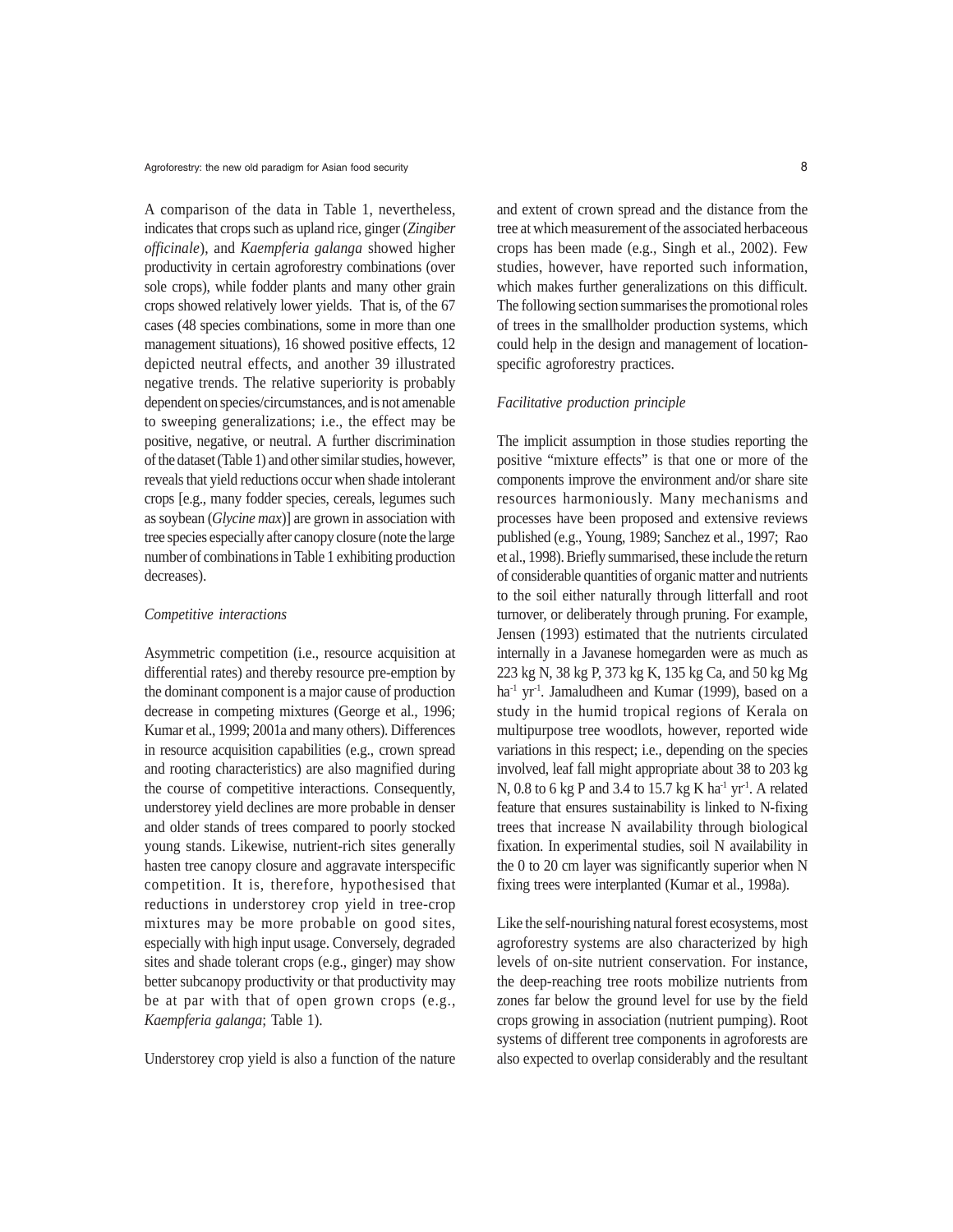B.M. Kumar 9

higher root-length density may reduce nutrient leaching (safety-net hypothesis; Divakara et al. 2001). In certain cases, the proximity of trees to one another increases subsoil-nutrient recovery. For example, Kumar and Divakara (2001) found that in bamboo-based multistrata systems of Kerala, 32P uptake from the subsoil was greater when the bamboo clumps (*Bambusa arundinacea*) and dicot trees (*Tectona grandis* and *Vateria indica*) were close to one another. On-site nutrient conservation is also accomplished through interlocking roots (root grafts and/or mycorrhizal connections), which act as multipliers of the "root systems' reach." Furthermore, horizontal transfer/ sharing of nutrient ions between the rhizospheres of the neighbouring plants is probable through release, leaching, and/or exudation of mineral and organic materials (Kumar et al., 1999).

It is well-known that improvements in soil structure occur when tree biomass (litter, fine roots, and green manure) is incorporated into the soil. Closely spaced trees also reduce soil erosion by acting as a multi-layer defense mechanism against the impact of falling rain drops/protection against wind erosion, and increasing the infiltration capacity. Monospecific tree stands, however, do not provide these functions until they are well established and have developed a litter layer. Agroforestry systems that include trees and crops which cover ground faster may accomplish these sooner.

As mentioned earlier, land degradation and desertification are two cardinal processes, which render agricultural lands unproductive and threaten food security in several parts of Asia. While chemical reclamation of such degraded lands is expensive, growing trees to reclaim them (e.g., sodic soils; Gill and Abrol, 1991; Dagar et al., 1994) offers a cost-effective and promising option (phytoremediation). Accordingly, salt-tolerant trees such as *Acacia nilotica, Dalbergia sissoo*, *Prosopis juliflora,* and *Terminalia arjuna* are now being planted extensively to reclaim large tracts of salt-affected soils in India (Singh et al., 1992; Garg, 1998) — an estimated 9 million ha (Government of India, 1992). Similarly in dry climates, windbreaks and shelterbelts moderate the effects of hot, dry winds, which increase evaporation and plant transpiration (Zhaomin and Ling, 1991).

Activities of soil organisms, which determine several key processes, are also expected to be high in agroforestry (e.g., homegardens; Kumar, 2005b). However, few data are available on the composition of soil biota or its determinants. Specifically, documentation of inter-site and/or inter-seasonal variations in soil biota, as well as other biological populations conserved and managed across the spectrum of agricultural intensification, although critical (TSBF, 2003), have not been attempted.

### **Implications for management**

The foregoing description implies that integration of trees into the production systems may be the more rational choice as intensification of crop production may be challenging especially on the small farmsteads on degraded sites. Indeed, many positive traits are associated with agroforestry practices, which arrest soil degradation, reclaim degraded sites, and thereby promote food security. Furthermore, if planned with consideration for each species' growth characteristics, mixed systems should, theoretically, be more productive than monospecific production systems. However, such beneficial effects are not universal and in certain treeherbaceous crop mixtures, the negative and neutral effects predominate. This, in turn, calls for appropriate management strategies to optimize the combined production of tree and field crops growing in association.

As discussed earlier, interspecific competition for site resources is the foremost production decreasing function in integrated tree-herbaceous crop production systems. Managing competitive interactions and regenerating fertility of the degraded sites, therefore, assume special significance. Ideally, in agroforestry, the components exploit different vertical layers—both above- and belowground—which signifies greater resource utilization efficiency. This pre-supposes that species with divergent growth characteristics be mixed for optimizing resource use/capture. Hence, efforts are needed to model and assess the long-term impacts of the multipurpose trees (MPTs) on site productivity/ competitive interactions. Specific characteristics of the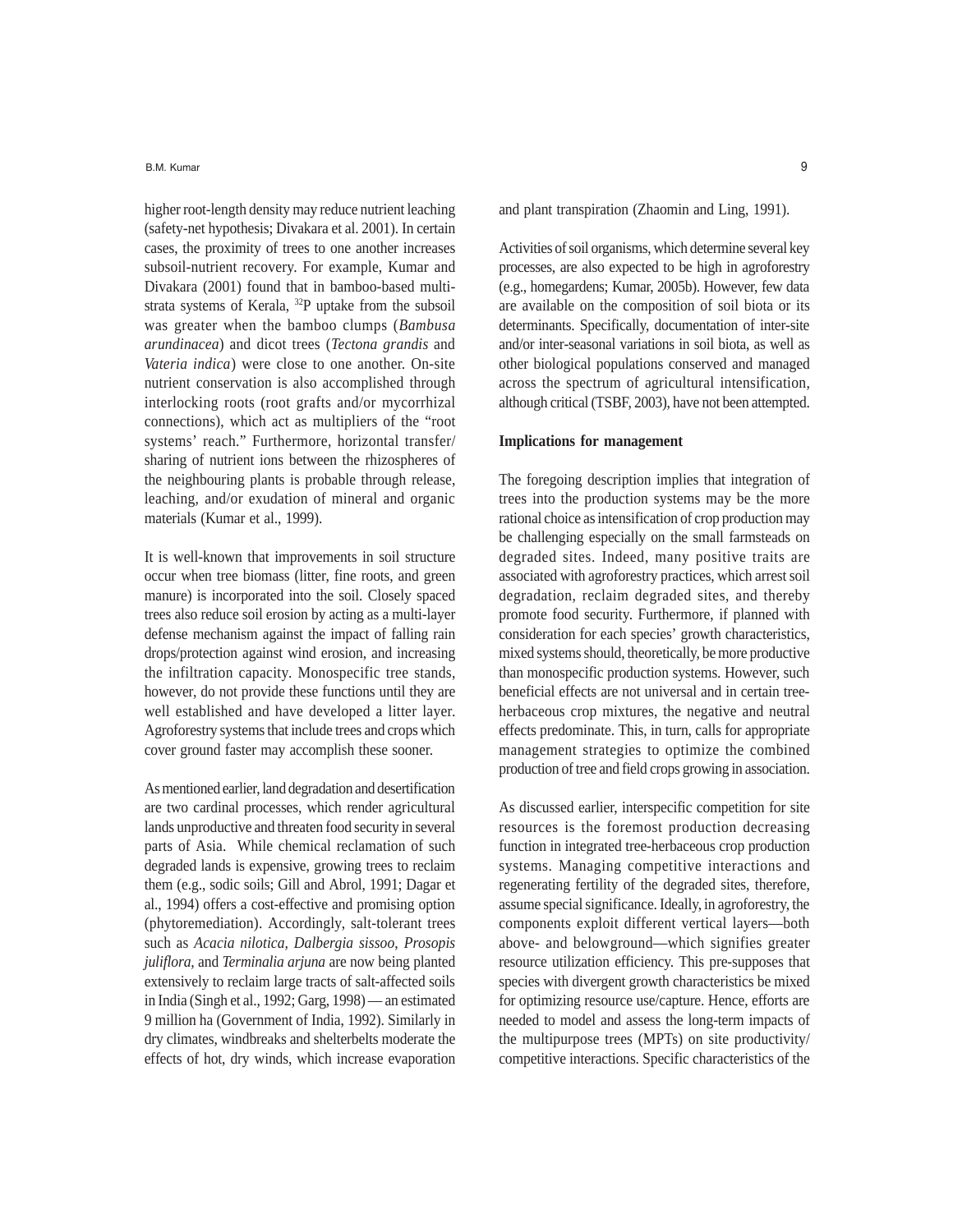MPTs (e.g., spreading roots/crowns/allelopathy etc.) are important in this respect. Farmers can play a lead role in the development and testing of MPT technology, assessing on-station trials, conducting researcherdesigned and farmer-designed trials, and providing feedback to researchers. Nonetheless, such attempts have been made seldom and agroforesters need to develop improved technologies involving MPTs through partnerships with farmers.

Although trees are expected to improve soil fertility, the extent to which different agroforestry practices accomplish this depends on tree species, stocking level, growth rate and the input of litter. It should be greatest where fast growing trees are integrated at a high density and when tree prunings and litter are incorporated into the soil. Achieving synchrony in nutrient release through organic matter turnover (TSBF, 2003) is yet another challenging task. This calls for proper selection of tree/ green manure species, which requires a thorough understanding of the rates and patterns of decomposition and nutrient release (Jamaludheen and Kumar, 1999; De Costa and Sangakkara, 2006).

Nutrient export from the site is another critical concern in the context of short-rotation, high-yield tree production systems on farmers' field, especially if the nutrients removed through frequent harvests exceed the inputs. Needless to mention that fast growing exotic trees such as *Acacia auriculiformis* and *Paraserianthes falcataria* often result in marked loss of nutrients from the site when whole tree harvesting is resorted to (Kumar et al., 1998b). A slight reduction in the tree parts removed from the site may, however, bring about a reduction in the magnitude of such nutrient exports. That is, returning leaves and small twigs to the site at the time of harvest may be a worthwhile management option to restrain nutrient export from the site.

### **Agroforestry adoption–lack of public policy support**

Although smallholder agroforestry practices are of increasing importance in both sustainable food production and safeguarding environmental services such as biodiversity conservation and carbon sequestration (Kumar, 2005a; 2006), it has not attracted much attention from the planners and development professionals. Conversely, in many Asian countries, the push towards input intensive monospecific commercial production systems (e.g., rubber, coconut, oil palm and the like) has decimated many traditional agroforestry systems (Kumar and Nair, 2004). This is partly because policy instruments which promote agroforestry adoption are either lacking or inadequate. Indeed, the farmers' decision of whether or not to plant trees is primarily an economic one (Kumar et al., 1992). Policies on marketing and pricing of agroforestry produce, and land tenure can greatly influence such decisions. But many provisions of the forest-related legislations in India (e.g., the legal hurdles associated with harvesting and transporting of timber) have acted as serious disincentives to tree farming on private lands (Kumar and Peter, 2002). Likewise, the import of timber under Open General Licenses (OGL) and the inconsistencies in inter-state timber trade/transit rules in this country have nearly upset the wood production by smallholders. The situation may not be substantially different in other countries in South and South East Asia. Non-availability of quality planting stock is yet another constraint. As agroforestry extension and communication networks are choked, credit and other facilities are also limited. This calls for evolving appropriate policy packages to popularize agroforestry, covering aspects such as harvesting, processing, and utilization of farm-grown wood, as well as ensuring credit and extension services to smallholder producers. Although some beginning has been made, much more needs to be done on aspects relating to the agroforestry policies of the national governments in Asia.

## **Conclusions**

This paper presents an overview on the food production potential of agroforestry with special reference to tropical Asia, where increasing human population pressure and mounting levels of land degradation make arable lands scarce. Land degradation and crop losses signifying poverty, hunger, and famine are pervasive, especially in the smallholder farms of tropical Asia. This, coupled with the adverse effects of enhanced atmospheric  $CO<sub>2</sub>$  levels increases the threat to Asian food security in the 21st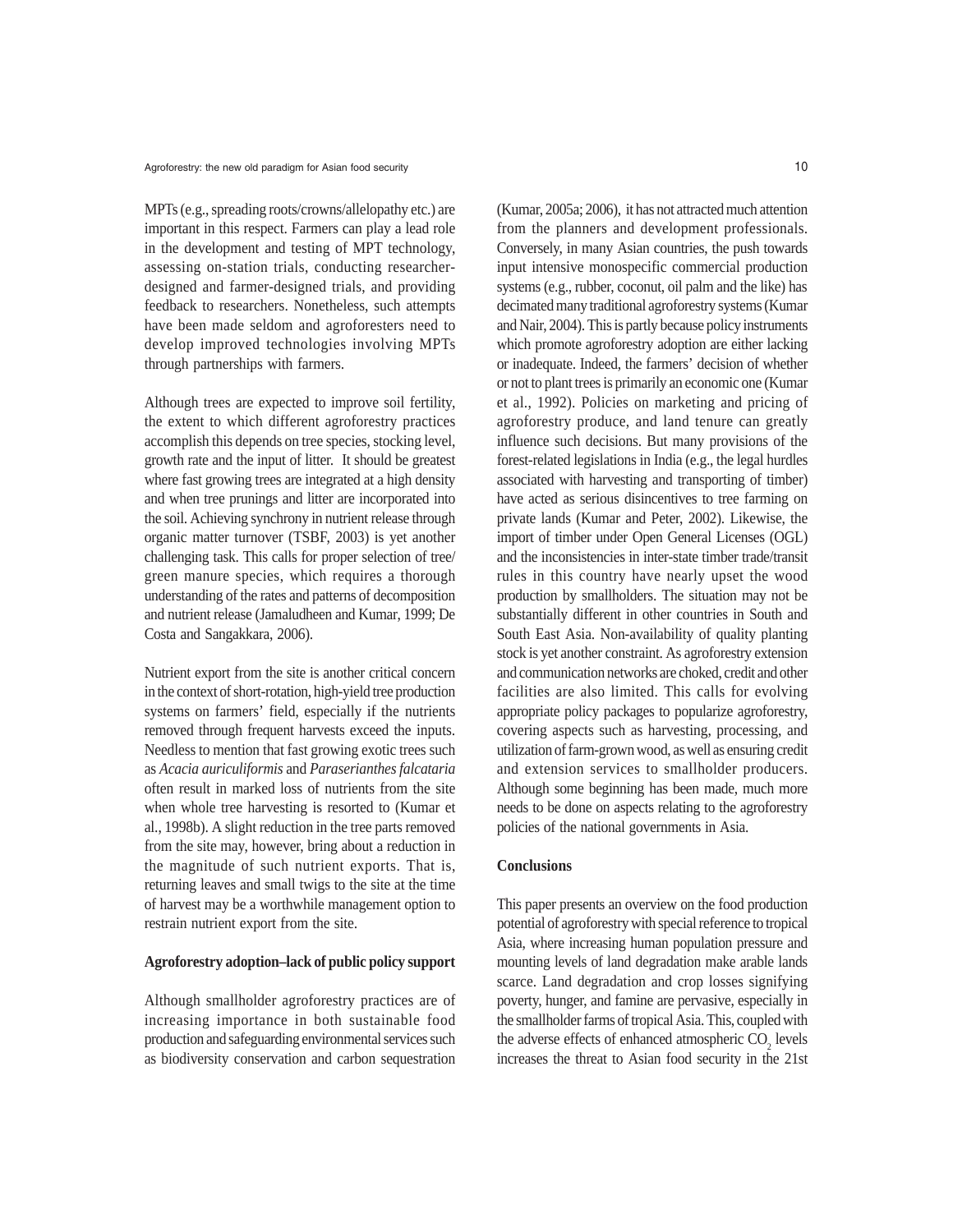B.M. Kumar

century. Agroforestry emerges as a promising land use option to surmount the problem of land degradation and the imminent "food crisis". Diversified production and consequently greater food diversity and sustainability, as well as the potential for increasing the purchasing power of the rural people are intrinsic features of these traditional land use systems. Agroforestry practices are implicitly assumed to have higher productivity than monospecific systems, especially on degraded sites, because diverse assemblages have a greater likelihood of containing species with strong responses to resources compared to species-poor assemblages. However, results do not consistently support this assumption. The question, therefore, is how to optimize productivity and ensure sustainability. In particular, the practices need to be oriented towards ecologically sound and farmer-based solutions. Not all forms of agroforestry/systems of management may be of pan-Asian relevance, but the basket of options available from the traditional practices enables their modification to meet location-specific requirements. Policy and institutional support to augment food production through agroforestry research and development are, however, lacking. More focus should be placed on incentives to promote investments in agroforestry and the development of market-driven tree crop products in the near future.

### **Acknowledgement**

An earlier version of this paper was presented in the Food Security Symposium of the first World Congress on Agroforestry held at the 1st World Congress of Agroforestry, Orlando, Florida, USA in June – July 2004 (http://conference.ifas.ufl.edu/wca).

#### **References**

- Balooni, K. 2003. Economics of wasteland afforestation in India, a review. New Forests, 26; 101–136.
- Beinroth, F.H., Eswaran, H., and Reich, P.F. 2001. Land quality and food security in Asia. In: *Response to Land Degradation*. Bridges, E.M., Hannam, I.D., Oldeman, L.R., Pening de Vries, F.W.T., Scherr, S.J., and Sompatpanit, S., (eds). Oxford and IBH Pub Co. Ltd, New Delhi, India, pp. 83–97.
- Dagar, J.C., Singh, N.T., and Singh, G. 1994. Agroforestry

options for degraded and problematic soils of India. In: *Agroforestry Systems for Sustainable Land Use*, Singh, P., Pathak, P.S., and Roy, M. (eds). Oxford & IBH, New Delhi, India, pp. 96–120.

- De Costa, W.A.J.M. and Surenthran, P. 2005. Tree-crop interactions in hedgerow intercropping with different tree species and tea in Sri Lanka: 1. Production and resource competition. Agroforest. Syst., 63: 199–209.
- De Costa, W.A.J.M. and Sangakkara, U.R. 2006. Agronomic regeneration of soil fertility in tropical Asian smallholder uplands for sustainable food production. J. Agric. Sci., 144: 111–133.
- Divakara, B.N., Kumar, B.M, Balachandran, P.V., and Kamalam, N.V. 2001. Bamboo hedgerow systems in Kerala, India: Root distribution and competition with trees for phosphorus. Agroforest. Syst., 51: 189 – 200.
- Eswaran, H., Lal, R., and Reich, P.F. 2001. Land degradation: an overview. In: *Response to Land Degradation,* Bridges, E.M., Hannam, I.D., Oldeman, L.R., Pening de Vries, F.W.T., Scherr, S.J., and Sompatpanit, S. (eds). Oxford & IBH Pub. Co. Ltd., New Delhi, India, pp. 20**–**35.
- FAO 2001. *The State of the World's Forest 2001*. Food and Agriculture Organization of the UN, Rome, 181p.
- FAO 2003a. *FAOSTAT Database.* Food and Agriculture Organization of the UN, Rome <http://faostat.fao.org> (last accessed: June 2004).
- FAO 2003b. *The State of Food Insecurity in the World*. Food and Agriculture Organization of the UN, Rome, 37p.
- FAO 2004. *Assessing carbon stocks and modelling: Win– Win scenarios of carbon sequestration through land-use changes.* Food and Agriculture Organization of the UN, Rome, 156p.
- Garg, V.K. 1998. Interaction of tree crops with a sodic soil environment: potential for rehabilitation of degraded environments. Land Degrad. Develop., 9: 81–93.
- George, S.J., Kumar, B.M., Wahid, P. A., and Kamalam, N.V. 1996. Root competition between the tree and herbaceous components of silvopastoral systems of Kerala, India. Plant Soil, 179: 189–196.
- Gill, H.S. and Abrol, I.P. 1991. Salt affected soils, their afforestation and its ameliorating influence. Internat. Tree Crops J., 6: 239–260.
- Government of India 1992. *Indian Agriculture in Brief*. Directorate Economic Statistics, Department of Agriculture, Ministry of Agriculture, New Delhi, 460p.
- Gulati, A. 2002. The future of agriculture in Sub-Saharan Africa and South Asia. In *Sustainable food security for all by 2020*. Proc. Internat. Conf. IFPRI, Washington, DC, pp. 109–111.
- Jamaludheen, V. and Kumar, B.M. 1999. Litter of nine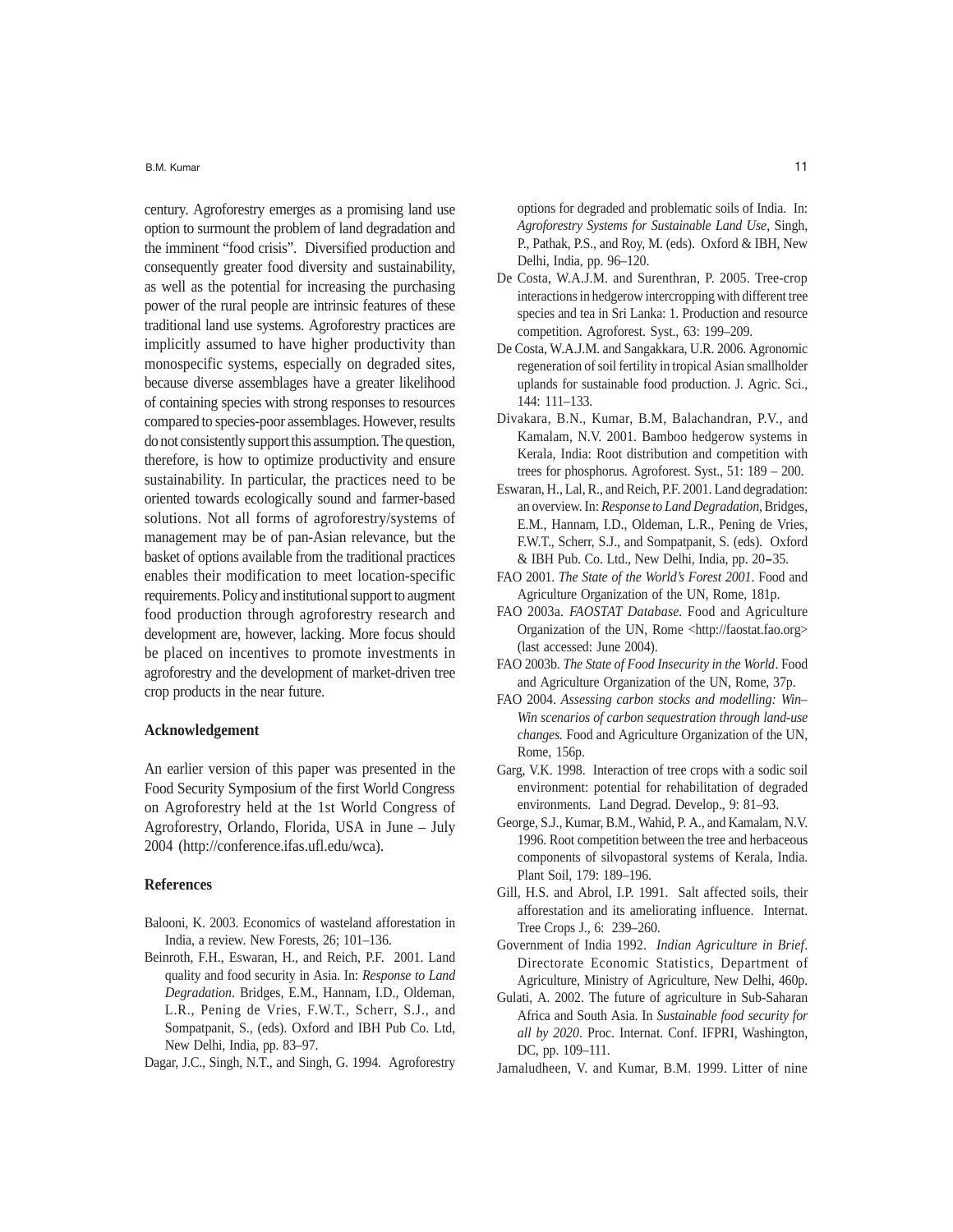multipurpose trees in Kerala, India: Variations in the amount, quality, decay rates and release of nutrients. For. Ecol. Manag., 115: 1–11.

- Jensen, M. 1993. Productivity and nutrient cycling of a Javanese homegarden. Agroforest. Syst., 24: 187–201.
- Kumar, B.M. 2005a. Land use in Kerala: changing scenarios and shifting paradigms. J. trop. Agric., 43: 1–12.
- Kumar, B.M. 2005b. Homegardens as harbingers of belowground biodiversity in the humid tropics. Paper presented at the National Workshop on Conservation and Sustainable Management of Belowground Biodiversity. June 21-23, 2005. KFRI, Peechi, India.
- Kumar, B.M. 2006. Carbon sequestration potential of tropical homegardens. In: *Tropical Homegardens: A Time-Tested Example of Sustainable Agroforestry*, Kumar, B.M. and Nair, P.K.R. (eds). Springer Science, Dordrecht, The Netherlands, pp. 185–204.
- Kumar, B.M. and Divakara, B.N. 2001. Proximity, clump size and root distribution pattern in bamboo: A case study of *Bambusa arundinacea* (Retz.) Willd., Poaceae, in the Ultisols of Kerala, India. J. Bamboo Rattan, 1: 43 – 58.
- Kumar, B.M. and Nair, P.K.R. 2004. The enigma of tropical homegardens. Agroforest. Syst., 61: 135–152.
- Kumar, B.M. and Nair, P.K.R. (eds). 2006. *Tropical Homegardens: A time-tested example of sustainable agroforestry*, Springer Science, Dordrecht, The Netherlands, 380p.
- Kumar, B.M and Peter, K.V. 2002. Woody perennials in the farmlands of Kerala–policy and legal aspects. *Proc. National Workshop on Policy and Legal Issues in Cultivation and Utilization of Bamboo, Rattan, and Forest Trees in Private and Community Lands*, Mohanan, C., Chacko, K.C., Seethalakshmi, K.K, Sankar, S., Renuka, C., Muralidharan, E.M., and Sharma, J.K. (eds). Kerala Forest Research Institute, Peechi, Kerala, India, pp 166–170.
- Kumar, B.M., Kumar, V.S., and Mathew, T. 1995. Floristic attributes of small cardamom (*Elettaria cardamomum* (L.). Maton) growing areas in the Western Ghats of peninsular India. Agroforest. Syst., 31: 275–289.
- Kumar, B.M., Babu, K.V.S., Sasidharan, N.K., and Mathew, T. 1992. Agroforestry practices of central Kerala in a Socio-economic milieu. In: *Proc. Seminar on Socioeconomic Research in Forestry*, Chand Bhasha, S., Muralidharan, P.K., Seethalakshmy, K.K., Sankaran, K.V., and Nair, K.K.N. (eds). Kerala Forest Research Institute, Peechi, Kerala, India, pp. 209–220.
- Kumar, B.M., Kumar, S.S., and Fisher, R.F. 1998a. Intercropping teak with *Leucaena* increases tree growth

and modifies soil characteristics. Agroforest. Syst., 42:81 – 89.

- Kumar, B.M., George, S.J, Jamaludheen, V. and Suresh, T.K. 1998b. Comparison of biomass production, tree allometry and nutrient use efficiency of multipurpose trees grown in wood lot and silvopastoral experiments in Kerala, India. For. Ecol. Manag., 112: 145–163.
- Kumar, B.M., George, S.J., and Suresh, T.K. 2001a. Fodder grass productivity and soil fertility changes under four grass+tree associations in Kerala, India. Agroforest. Syst., 52: 91 – 106.
- Kumar, B.M., Thomas, J., and. Fisher, R.F. 2001b. *Ailanthus triphysa* at different density and fertiliser levels in Kerala, India: tree growth, light transmittance and understorey ginger yield. Agroforest. Syst., 52: 133–144.
- Kumar, B.M., Kumar, S.S., and Fisher, R.F. 2005. Galangal growth and productivity related light transmission in single-strata, multistrata and no-over-canopy systems. J. New Seeds, 7: 111–126.
- Kumar, S.S., Kumar, B.M., Wahid, P.A., Kamalam, N.V., and Fisher, R.F. 1999. Root competition for phosphorus between coconut, multipurpose trees and kacholam (*Kaempferia galanga*) in Kerala, India. Agroforest. Syst., 46: 131 – 146.
- Lal, M., Nozawa, T., Emori, S., Harasawa, H., Takahashi, K., Kimoto, M., Abe-Ouchi, A., Nakajima, T., Takemura, T., and Numaguti, A. 2001. Future climate change: Implications for Indian summer monsoon and its variability. Curr. Sci., 81: 1196-1207.
- Lal, R. 2001. Managing world soils for food security and environmental quality. Adv. Agron., 74: 155–192.
- Lindara, L.M.J.K., Johnsen, F.H., and Gunatilake, H.M. 2006. Technical efficiency in the spice based agroforestry sector in Matale district, Sri Lanka. Agroforest. Syst., 68:221–23.
- MacLean, R.H., Litsinger, J.A., Moody, K., Watson, A.K., and Libetario, E.M. 2003. Impact of *Giliricidia sepium* and *Cassia spectabilis* hedgerows on weeds and insect pests of upland rice. Agric. Ecosyst. Enrironm., 94: 275–288.
- Mishra, A., Swamy, S.L., and Puri, S. 2004. Growth and productivity of soybean under five promising clones of *Populus deltoides* in agrisilviculture system. Indian J. Agroforest. 6: 9–13.
- Mohan, S., Alavalapati, J.R.R., and Nair, P.K.R. 2006. Financial analysis of homegardens: A case study from Kerala. In: *Tropical Homegardens: A Time-Tested Example of Sustainable Agroforestry,* Kumar B.M. and Nair P.K.R. (eds), Springer Science, Dordrecht, pp 283–296.
- Moser, E.B., Saxton, A.M., and Pezeshki, S.R. 1990.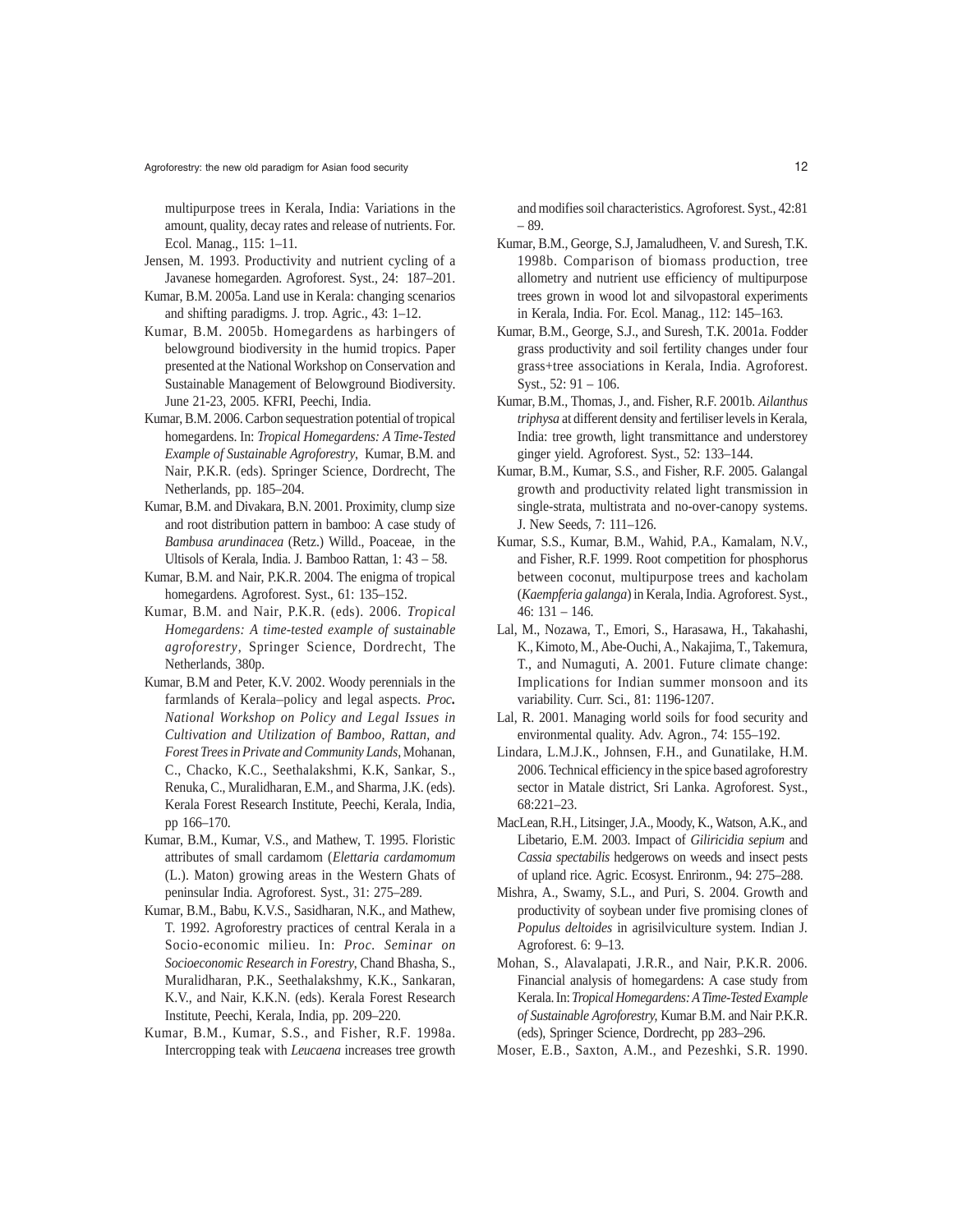Repeated measures analysis of variance: application to tree research. Can. J. For. Res. 20: 524–535.

- Nair, P.K.R. 1983. Agroforestry with coconuts and other plantation crops. In: *Plant research and Agroforestry,* Huxley, P.A. (ed.), ICRAF, Nairobi, pp. 80–102.
- Nair, P.K.R. (ed.) 1989. *Agroforestry Systems in the Tropics.* Kluwer Academic Publishers, Dordrecht, The Netherlands, 664p.
- Nair, P.K.R. and Kumar, B.M. 2006. Introduction. In: *Tropical Homegardens: A Time-Tested Example of Sustainable Agroforestry*, Kumar B.M. and Nair P.K.R. (eds). Springer Science, Dordrecht, The Netherlands, pp. 1–10.
- Neupane, R.P. and Thapa, G.B. 2001. Impact of agroforestry intervention on farm income under the subsistence farming system of the middle hills, Nepal. Agroforest. Syst., 53: 31–37.
- Oldeman, L.R. 1994. The global extent of land degradation. In: *Land Resilience and Sustainable Land Use*, Greenland D.J. and Szabolcs I. (eds), CABI, Wallingford, UK, pp. 99–118.
- Pandey, A. and Tewari, S.K. 2004. Yield dynamics of mungbean (*Vigna radiata* L. Wilczek) varieties in poplar based agroforestry system. Indian J. Agroforest., 6: 89– 91.
- Pathak, P.S. 2002. Common pool degraded lands: technological and institutional options. In: *Institutionalizing Common Pool Resources*, Marothia D.K. (ed.). Concept Publishing Co., New Delhi, India, pp. 402–433.
- Puri, S. and Nair, P.K.R. 2004. Agroforestry research for development in India: 25 years of experiences of a national program. Agroforest. Syst., 61: 437–452.
- Rao, M.R., Nair, P.K.R., and Ong, C.K. 1998. Biophysical interactions in tropical agroforestry systems. Agroforest. Syst., 38: 3–50.
- Rasul, G. and Thapa, G. B. 2006. Financial and economic suitability of agroforestry as an alternative to shifting cultivation: The case of the Chittagong Hill Tracts, Bangladesh, Agric. Syst., 91: 29–50.
- Rosegrant, M.W., Paisner, M.S., Meijer, S., and Witcover, J. 2001. *2020 Global Food Outlook-trends, alternatives and choices*. International Food Policy Research Institute, Washington, DC, USA, 206p.
- Rosenzweig, C. and Hillel, D. 1998. *Climate Change and the Global Harvest*, Oxford University Press, Oxford, UK, 352p.
- Samra, J.S., Kareemulla, K., Marwaha, P.S., and Gena, H.C. 2005. *Agroforestry and Livelihood Promotion by Cooperatives*. National Research Centre for Agroforestry, Jhansi, India, 104p.
- Sanchez, P.A., Buresh, R.J., and Leakey, R.J. 1997. Trees, soils and food security. Philos. Trans. Royal Soc. London, 352B: 949–961.
- Scherr, S.J. 1999. *Soil degradation- A Threat to Developing Country Food Security by 2020?* International Food Policy Research Institute, Washington DC, 63p.
- Shankar, A.V., Gittelsohn, J., Pradhan, E.K., Dhungel, C., and West, K.P. Jr. 1998. Homegardening and access to animals in households with xerophthalmic children in rural Nepal. Food Nut. Bull., 19: 34–41.
- Shankarnarayan, K.A., Harsh, L.N. and Kathju, S. 1987. Agroforestry in the arid zones of India. Agroforest. Syst., 5: 69–88.
- Sharma, S.K., Datta, B.K., and Tiwari, J.C. 1996. *Prosopis cineraria* (L) Druce in silvipastoral system in arid regions of Western Rajasthan. Range Manage. Agroforest., 17: 81–85.
- Singh, K., Yadav, J.S.P., and Singh, B. 1992. Tolerance of trees to soil sodicity. J. Indian Soc. Soil Sci., 40: 173– 179.
- Singh, S., Pandey, C.B., Sharma, D.K., Katyar, P., and Singh A.K. 2002. *Leucaena*-wheat alley cropping: relative impact aboveground and belowground competition under different fertilizer conditions. Indian J. Agroforest., 4: 98–103.
- Smil, V. 1998. Food, energy, and the environment: implications for Asia's rice agriculture. In: *Sustainability of Rice in the Global Food System*, Dowling, N.G., Greenfield, S.M., Fischer, K.S. (eds). Pacific Basin Study Center, Davis (USA) and International Rice Research Institute, Manila, Philippines, pp. 321–334.
- Suresh, G. and Rao, J.V. 1999. Intercropping sorghum with nitrogen fixing trees in semiarid India. Agroforest. Syst., 42: 181–194.
- Tejwani, K.G. 1994. *Agroforestry in India*. Oxford and IBH, New Delhi, India, 233p.
- Thakur, P.S. and Singh, S. 2002. Effect of *Morus alba* canopy management on light transmission and performance of *Phaseolus mungo* and *Pisum stativum* under rainfed agroforestry. Indian J. Agroforest., 4: 25–29.
- Thaware, B.L., Bhagat, S.B., Khadtar, B.S., Jadhav, B.B., Dhonukshe, B.L., and Jambhale, N.D. 2004. Effect of species on growth and yield of rice (*Oryza sativa* L.) in Konkan region. Indian J. Agroforest., 6: 15–18.
- TSBF 2003. *Annual Report 2003*. Tropical Soil Biology and Fertility Institute, Centro Internacional de Agricultura Tropical (CIAT). Cali, Colombia, 145p.
- van Lynden, G. and Oldeman, L. 1997. *Soil degradation in South and Southeast Asia*. International Soil Reference and Information Centre for the United Nations